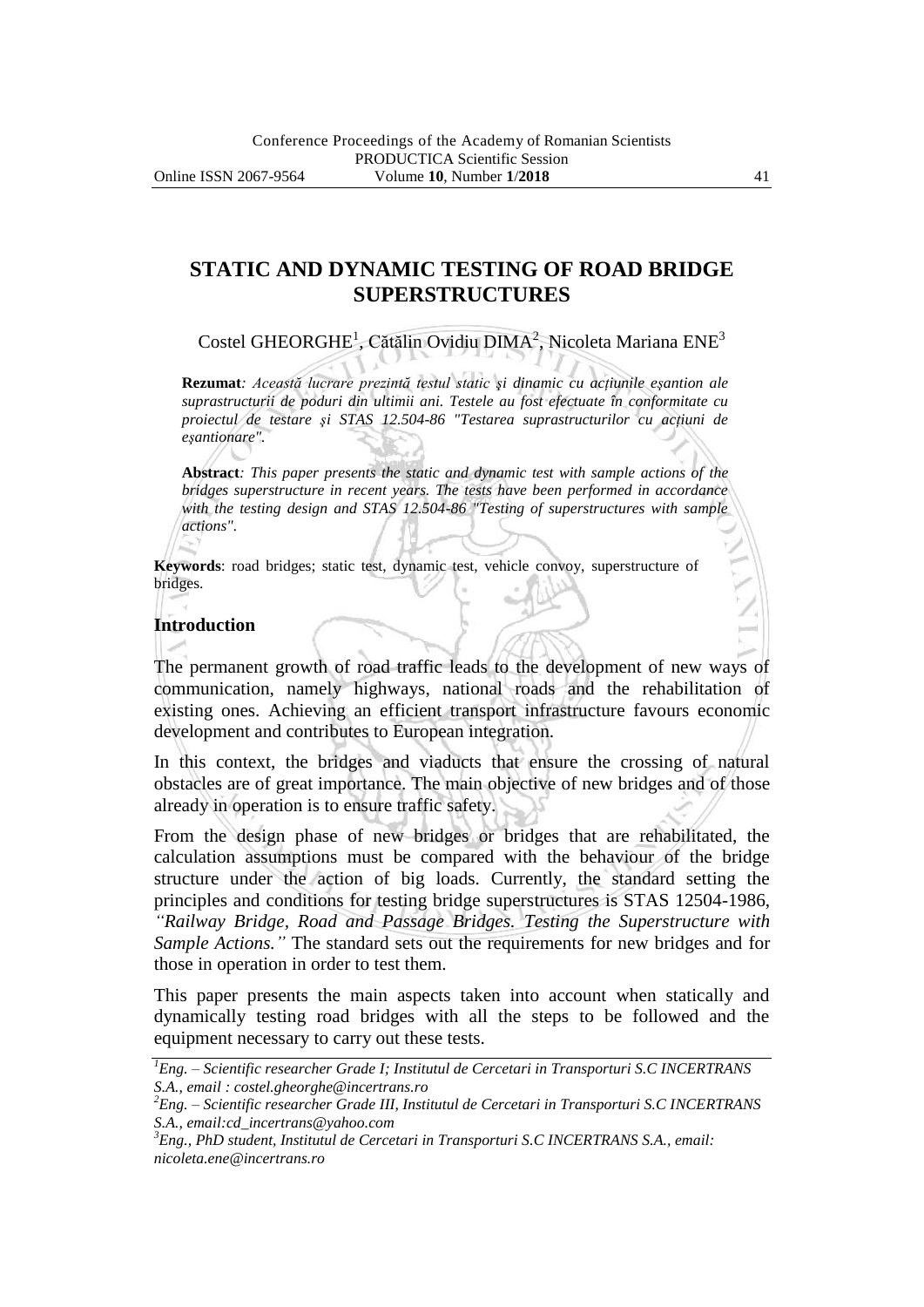## **2. Static Attempt of Bridges**

The static attempt of the bridges consists in requesting them with sample actions. Static test actions are carried out using vehicle convoys loaded with the tonnage provided by the test design. Fig. 1 shows the schematic of a sample truck used for bridge testing. The project specifies the total weight of the vehicles, the axle weight, the axle and the wheels position with respect to the structural strength elements of the bridges.



**Fig. 1:** Scheme of a truck used to bridge tests [2]

In the static test, the maximum deflection in each opening of the bridge is determined, the specific deformations in the most requested areas established by the project (tension on the supports, spins, etc.)

Vertical deformations (arrows) can be determined using precision comparators of 0.1 mm or levelling precision with an accuracy of 0.01 mm.

Vertical deformations shall be measured before the test begins, at each loading convoy and after unloading the structure. After loading the loading convoy, wait for the deformations to stabilize, both at loading and unloading, and read at all points and measurement sections.

In the attempts of bridges, S.C INCERTRANS S.A conducted the convoy test using 3 axle, 5 axle and 4 axle trucks, depending on the requirements of the test design. After weighing the trucks as much as possible on each axle, sample convoys are made.

Figure 2 shows an example of the positioning of the test convoy and Figure 3 presents some loading schemes of a road bridge over the Danube-Black Sea channel tested by S.C INCERTRANS S.A [2]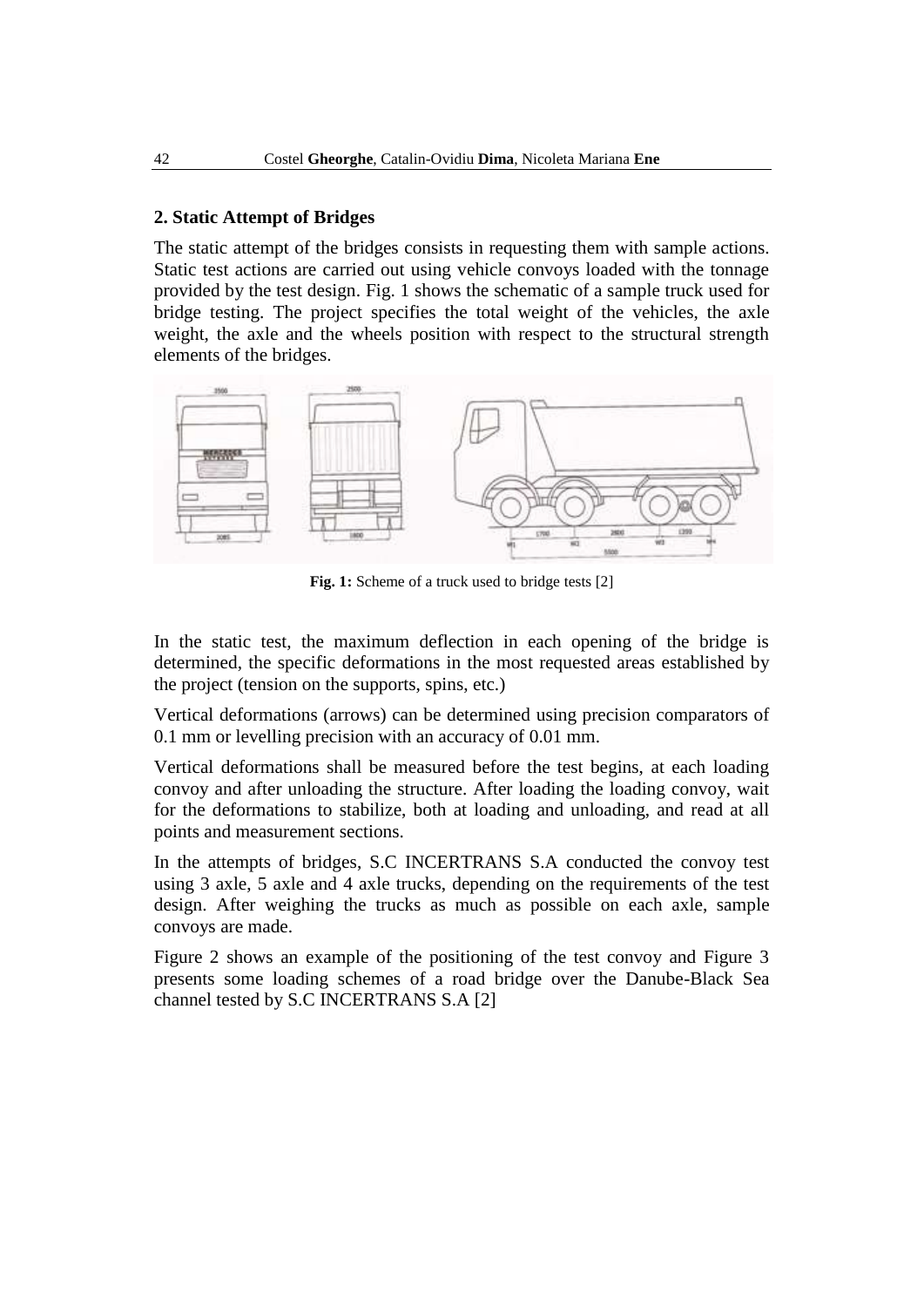

**Fig. 2:** An example of positioning of the test convoy [2]



**Fig. 3:** Example of load-bearing schemes for the bridge superstructure [2]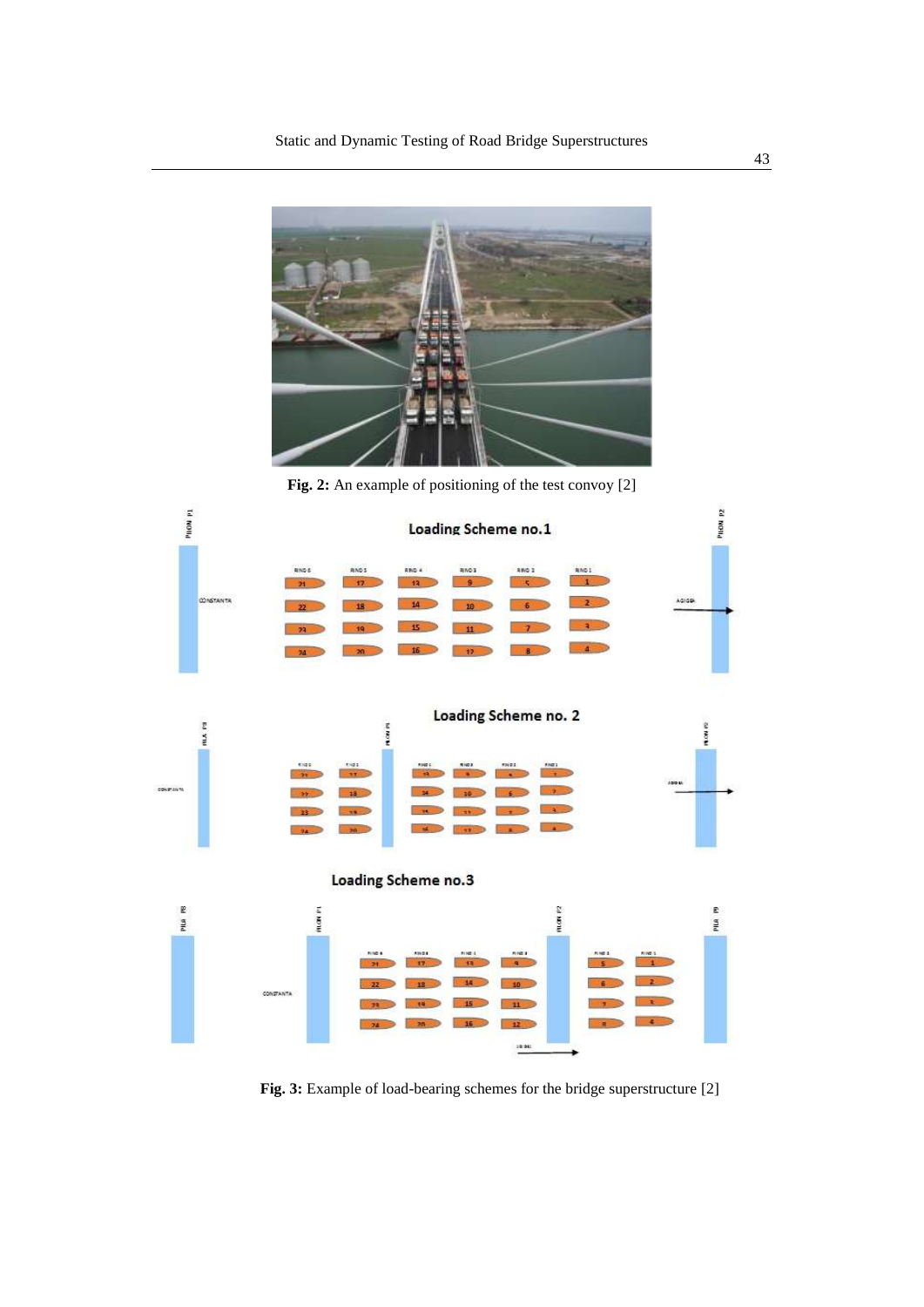Figure 4 shows the way of placing the poles on the pillars at the static test of the hobanate bridge.



**Fig. 4:** How to place the landmarks on a pillar [2]

In order to determine the vertical displacements of the panel structure, a levelling recess is mounted outside the structure, fixed recess and in the characteristic sections determined by the project.

In the transverse direction, the recesses are located on the upstream and downstream slopes.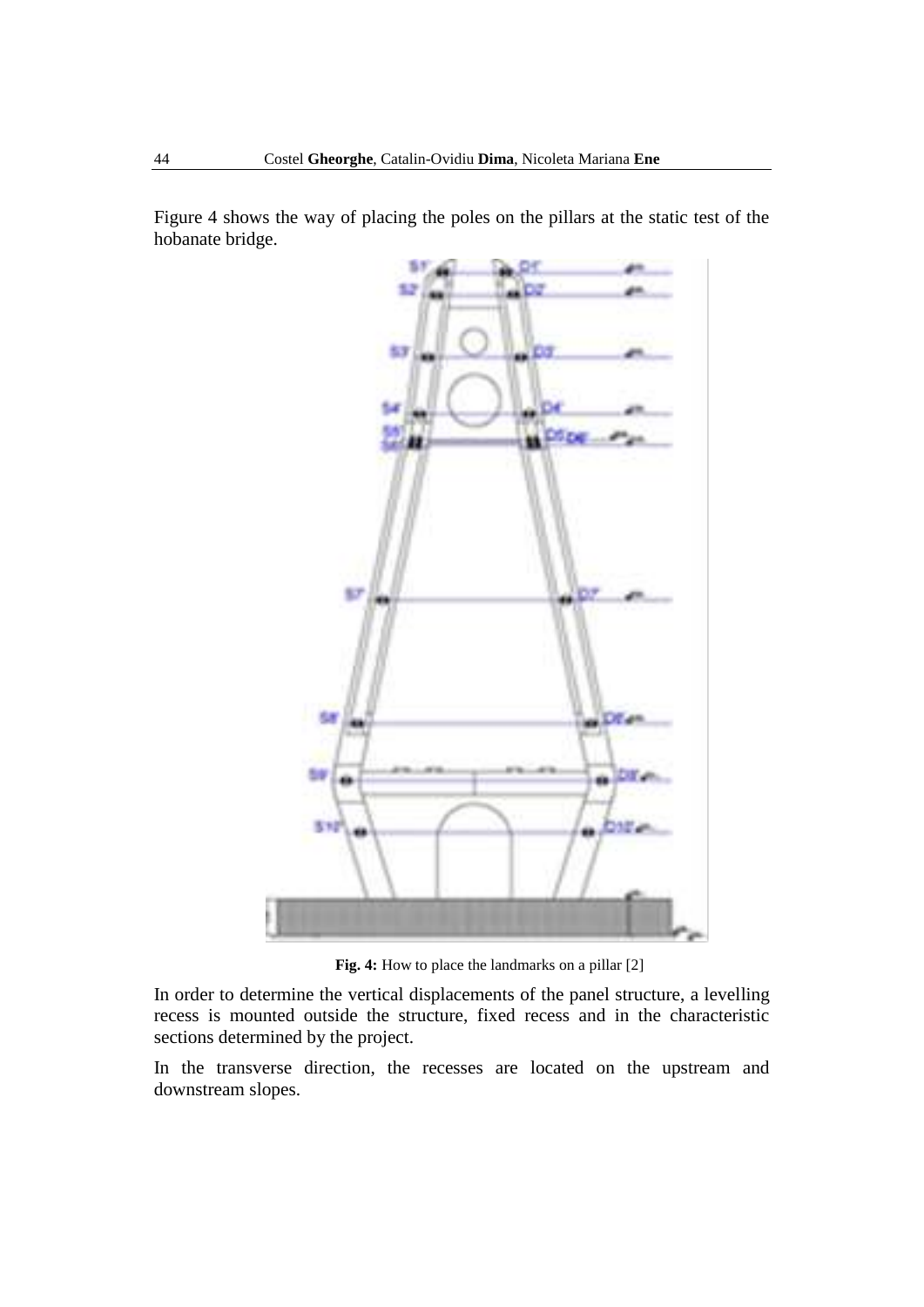For measuring vertical movements on supports, horizontal displacements and crossings of the bridgeboard, microcompasses are mounted adjacent to the support devices.

Figure 5 shows an example of the measurement deformation plot [2].



**Fig. 5:** Plot of deformations

Figure 6 is an illustration of how to determine vertical deformations (arrows) by means of levelling measurements.



**Fig. 6:** Image from the levelling measurements [2]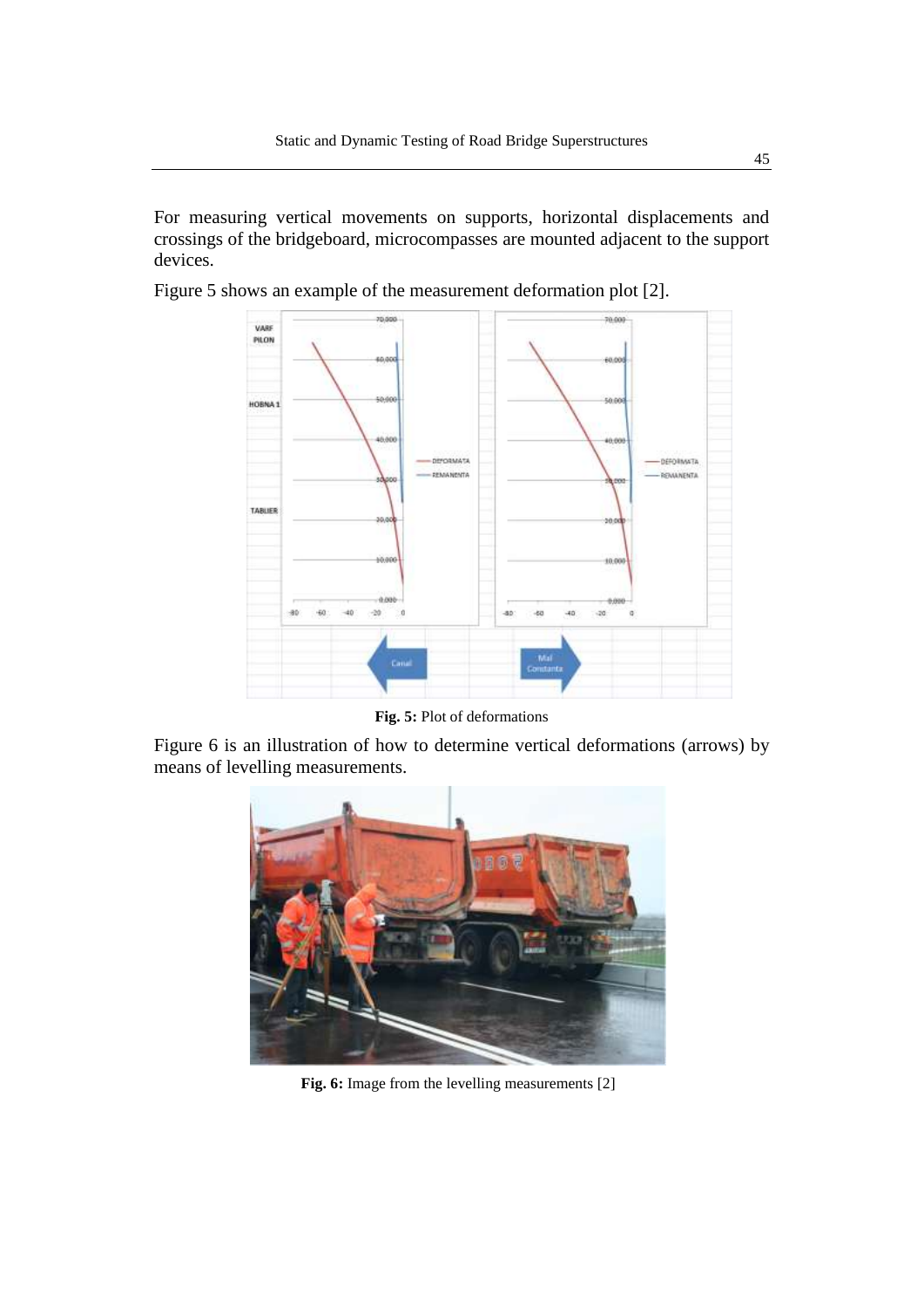For the determination of the movements, rotation on the support devices, are used comparators. Figure 7 shows a roller and wire comparator for measuring vertical displacements, and Figure 8 shows a rod comparator for measuring the transverse or longitudinal displacements of the bridge to be used in a bridge test performed by S.C INCERTRANS S.A.



**Fig. 7:** Roller and wire comparator [2] **Fig. 8:** Rod comparator [2]

The determination of the transversal load distribution is achieved by placing roller and wire comparators on the beams in the beam, where possible, or by positioning level markers along the bridge path at the axis of the beams.

## **Determination of the deformation state in the bridges structure**

For measuring specific deformations, electrically resistive transducers (resistive tensiometric markers) or electro-acoustic transducers with vibrating rope, tensiometric transducers are used, which are placed in the sections where the requests have the maximum values according to the calculations.

The measuring chain for the tensiometric measurements consists of tensiometric transducers, connection cables to the switching box and measuring bridge. Figure 9 is an example of an EDES-20V-AW tensiometric transducer with vibrating rope.



**Fig. 9:** Tensiometric transducer with rope [2]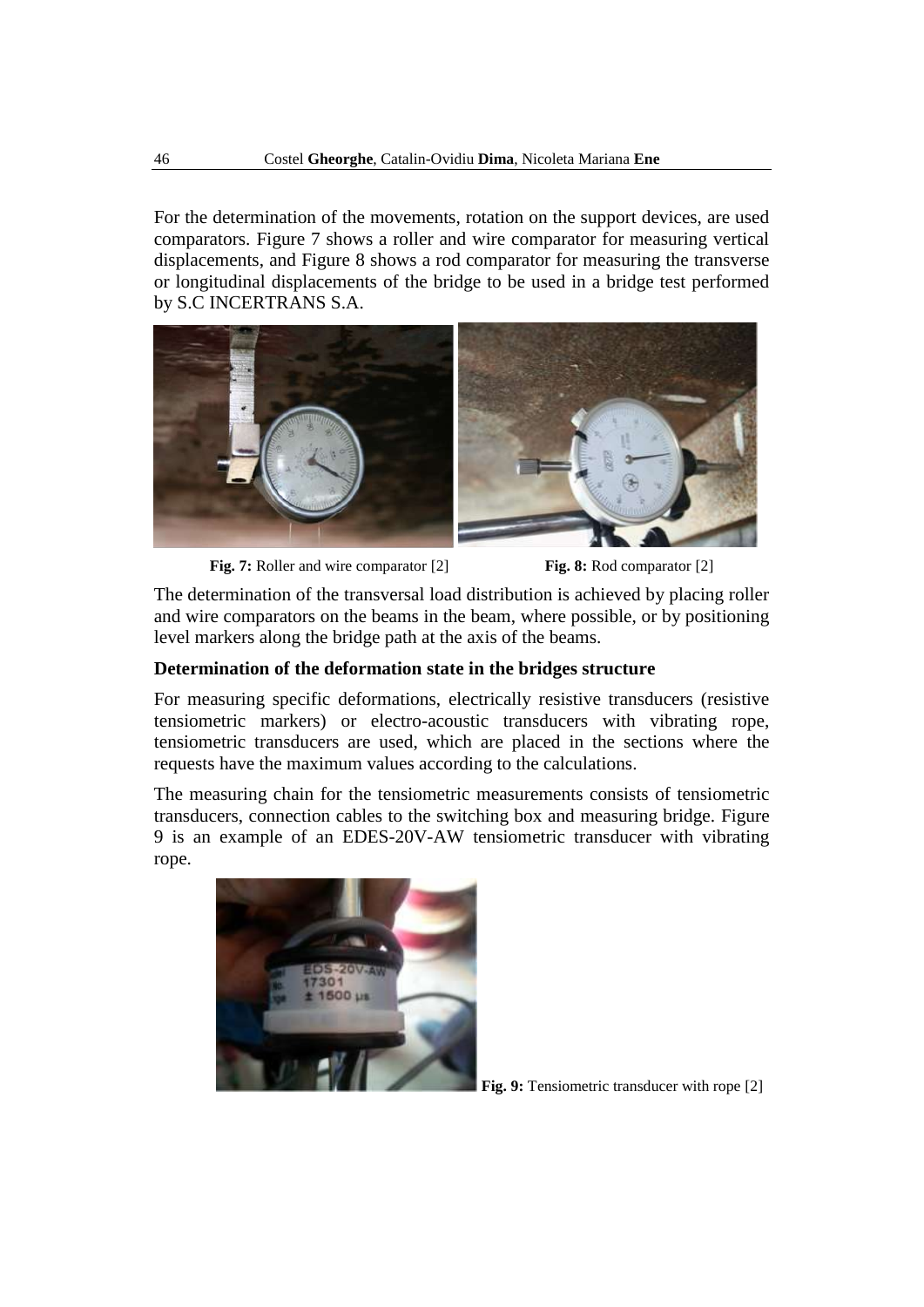The signal transmitted by the transducer arrives via an interface to a computer for processing and recording the data.

Figure 10 shows a VibWire-108-SDI12 interface and Fig. 11 a USB-SDI12 Pro interface for connection to the computer.





**Fig. 10:** Interface typeVibWire–108–SDI12 [2] **Fig. 11:** Interface type USB-<sub>SDfI12</sub> Pro[2]

After testing, data are processed and interpreted. One of the determined values is the static efficiency of the sample load:

$$
E_{f\,stat} = S_{stat}/S_n \tag{1}
$$

 $S_n$ = the size of the effort determined in the dimensioning of the section, resulting from the consideration of the useful loads with norms for the bridges, which are verified by the limit state method or the payloads, in the case of bridges which are checked by the admissible resistance method

 $S_{stat}$  = the magnitude of the corresponding effort obtained from the sample loads considered to be statically applied.

As it is known, the criteria for judging the proper behaviour of bridges under static proof actions at basic tests are the observation of the bridge or its elements as showing no signs of failure or loss of stability and the fact that there are no defects that would affect the functionality of the bridge.

Deformations vertical (arrows) total measured must not exceed the limits prescribed in the regulations specific technical report arrows elastic measured against arrows corresponding calculated to be less than 1.0 or 1.05 and the ratio arrows remaining measured against arrows total measured to be less or equal to 0.10 ... 0.25 depending on the building material [1].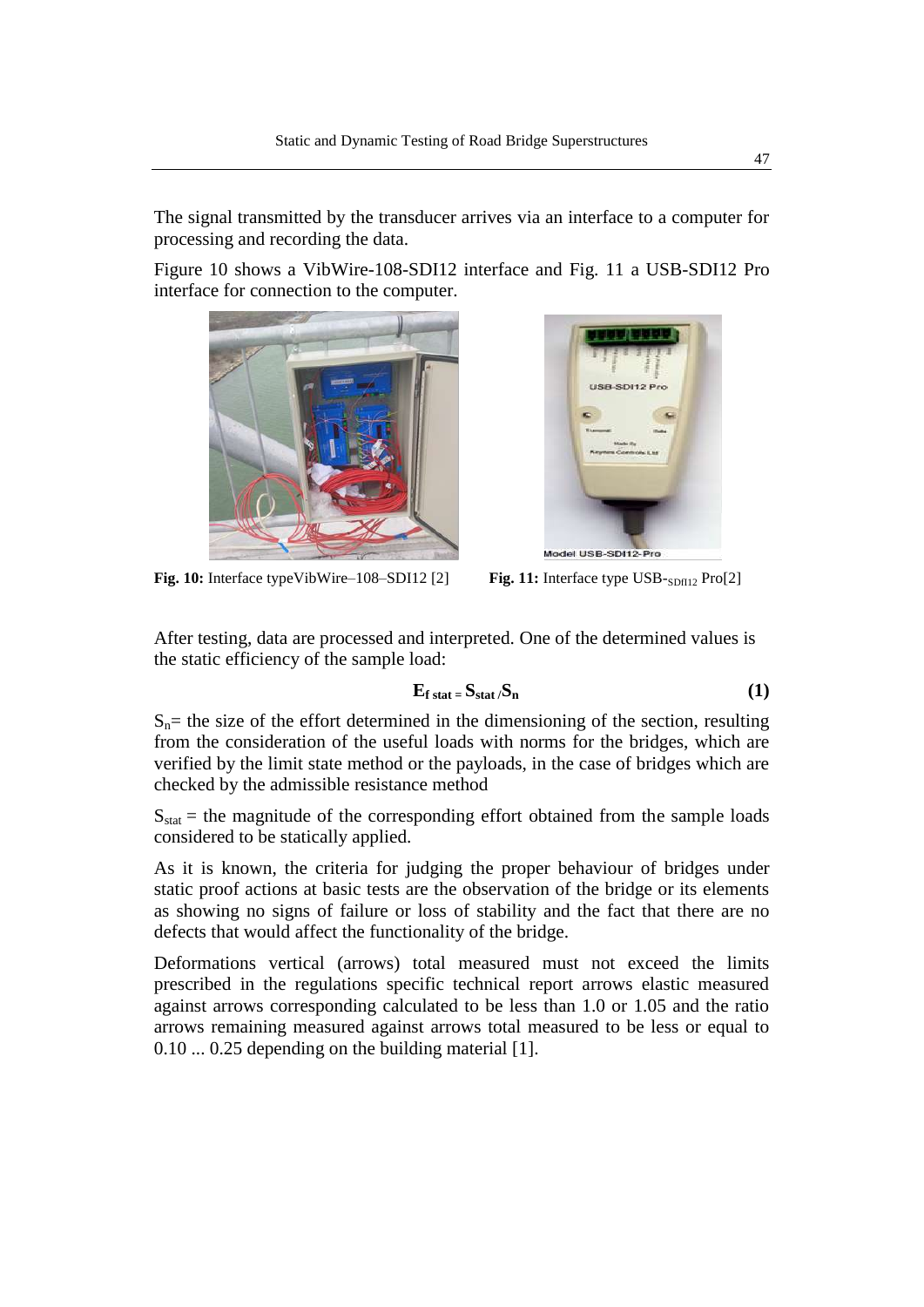As a result of the static attempts at the bridge superstructure it was found that  $E_{\text{state}}$  is equal to the value of 1 for all convoys, the bridge and the elements of this bridge did not show signs of failure or loss of stability and there were no defects that would affect the functionality of the bridge [2].

#### **Bridges Dynamic Test**

Dynamic bridging attempt is only performed if the bridge has behaved appropriately to the static action test. The aim of the dynamic tests is that by comparing the results determined by the measurements with those provided by the project, it is possible to highlight how the structure made corresponds to the calculation hypotheses or whether there are differences in the way of their interpretation.

In the dynamic tests we determine: the dynamic coefficient; the actual bridge frequency; the bridge frequency when the sample action is near the measured location; logarithmic decrement of depreciation. In order to perform the attempts to achieve the dynamics dynamic structure of the bridge, two trucks are used as dynamic action with each weight provided by the project. The two trucks run simultaneously on the bridge at the same speed with a constant speed and with the bodies aligned according to the scheme proposed by the test design. The initial speed is 10 km/h and at the next passes the speed increases to 20 km/h, 30 km/h, 40 km/h to 50 km/h. In order to increase the impact of passing the trucks, artificial hinges of the horses are created in the form of thresholds made of 4 cm thick hardwood carpets, 30 cm wide and 300 cm long, with the edges of the upper part tapering at  $45^{\circ}$  (Fig. 12).



**Fig. 12:** Detail when passing the truck over the wooden threshold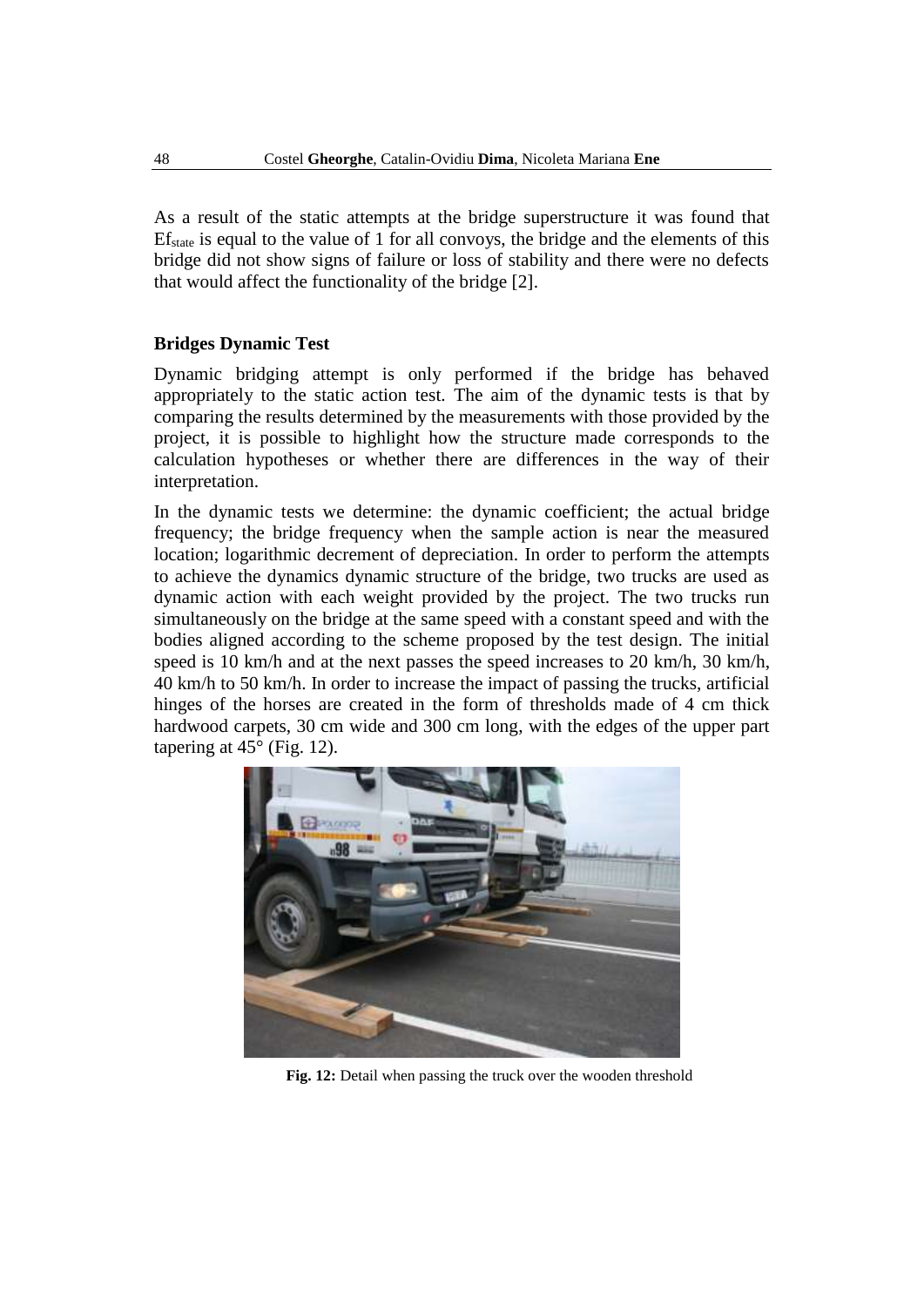The determination equipment used in dynamic bridge tests is measured in real time with high precision: displacements, specific deformations and accelerations.

The attempts were made in collaboration with the Technical University of Civil Engineering of Bucharest and an example of a graph with the measurement of the acceleration and frequency is presented in Figure 13 [3].



**Fig. 13:** Vertical acceleration graph and frequency graph at one point during dynamic test at 10 km/h [3]

# **Conclusions**

The continuous growth of road traffic leads to the creation of new communication ways: highways, national roads and the rehabilitation of the existing roads.

In the context of the development of road infrastructure, the bridges and viaducts that ensure the crossing of natural obstacles are of great importance.

Static and dynamic bridge testing is a way of checking whether the calculation assumptions underlying the project are validated by the practical results obtained by measurements made during the convoy trials.